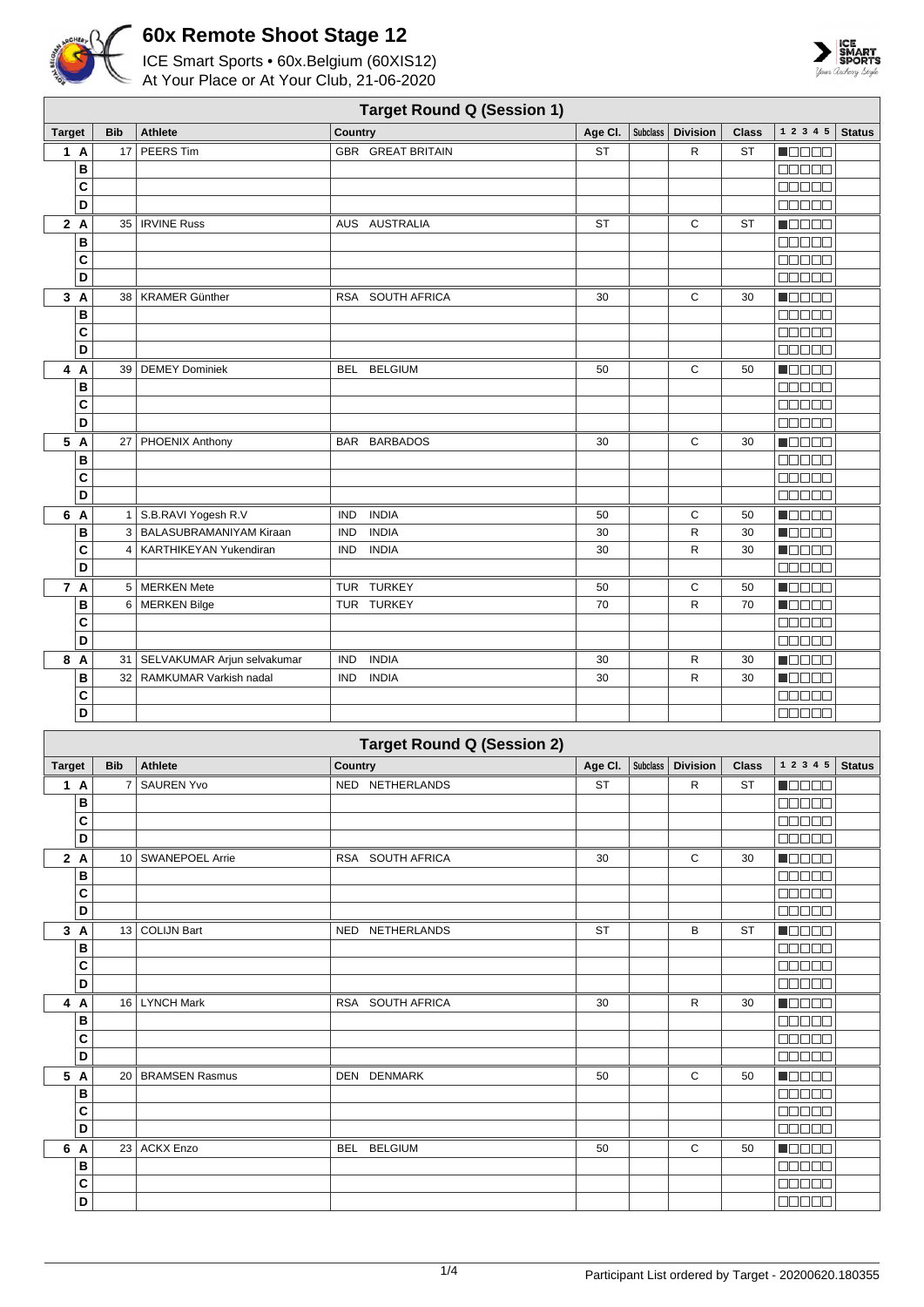



|                         | <b>Target Round Q (Session 2)</b><br>Continue |                       |                            |                     |                 |              |                                                             |               |  |  |
|-------------------------|-----------------------------------------------|-----------------------|----------------------------|---------------------|-----------------|--------------|-------------------------------------------------------------|---------------|--|--|
| <b>Target</b>           | <b>Bib</b>                                    | <b>Athlete</b>        | Country                    | Subclass<br>Age CI. | <b>Division</b> | <b>Class</b> | 1 2 3 4 5                                                   | <b>Status</b> |  |  |
| 7 A                     | 24                                            | <b>KIM Kitae</b>      | KOR KOREA                  | 30                  | R               | 30           | N E E E E                                                   |               |  |  |
| в                       |                                               |                       |                            |                     |                 |              | an da a                                                     |               |  |  |
| $\mathbf c$             |                                               |                       |                            |                     |                 |              | <b>BBBBB</b>                                                |               |  |  |
| D                       |                                               |                       |                            |                     |                 |              | <b>BBBBB</b>                                                |               |  |  |
| 8 A                     |                                               | 28   LICARI Liliana   | SWITZERLAND<br>SUI         | 30                  | R               | 30           | Maaaa                                                       |               |  |  |
| B                       |                                               |                       |                            |                     |                 |              | <b>BBBBB</b>                                                |               |  |  |
| C                       |                                               |                       |                            |                     |                 |              | 00000                                                       |               |  |  |
| D                       |                                               |                       |                            |                     |                 |              | 00000                                                       |               |  |  |
|                         |                                               |                       |                            |                     |                 |              |                                                             |               |  |  |
| 9 A                     |                                               | 33 MUNK CARLSEN Pil   | DEN DENMARK                | 50                  | C               | 50           | Maaaa                                                       |               |  |  |
| в                       |                                               |                       |                            |                     |                 |              | 00000                                                       |               |  |  |
| C                       |                                               |                       |                            |                     |                 |              | 00000                                                       |               |  |  |
| D                       |                                               |                       |                            |                     |                 |              | <b>00000</b>                                                |               |  |  |
| 10 A                    |                                               | 41   DUNCAN Samira    | GUY GUYANA                 | 30                  | R               | 30           | <b>NOCOC</b>                                                |               |  |  |
| в                       |                                               |                       |                            |                     |                 |              | <b>BBBBB</b>                                                |               |  |  |
| C                       |                                               |                       |                            |                     |                 |              | <b>00000</b>                                                |               |  |  |
| D                       |                                               |                       |                            |                     |                 |              | 00000                                                       |               |  |  |
| 11 A                    |                                               | 47 DE RYCKÈRE Eric    | BEL BELGIUM                | <b>ST</b>           | С               | ST           | $\blacksquare$                                              |               |  |  |
| B                       |                                               |                       |                            |                     |                 |              | <b>00000</b>                                                |               |  |  |
| C                       |                                               |                       |                            |                     |                 |              | 00000                                                       |               |  |  |
| D                       |                                               |                       |                            |                     |                 |              | <b>ODDDD</b>                                                |               |  |  |
| 12 A                    | 48                                            | <b>DEMEY Henri</b>    | BEL BELGIUM                | 30                  | С               | 30           | n 880a                                                      |               |  |  |
| в                       |                                               |                       |                            |                     |                 |              | 00000                                                       |               |  |  |
| C                       |                                               |                       |                            |                     |                 |              | 00000                                                       |               |  |  |
| D                       |                                               |                       |                            |                     |                 |              | 00000                                                       |               |  |  |
| 13 A                    | 49                                            | <b>COLLAS Arne</b>    | <b>BELGIUM</b><br>BEL      | 60                  | R               | 60           | HOOOO                                                       |               |  |  |
| B                       |                                               |                       |                            |                     |                 |              |                                                             |               |  |  |
| C                       |                                               |                       |                            |                     |                 |              | 00000                                                       |               |  |  |
| D                       |                                               |                       |                            |                     |                 |              | <b>BBBBB</b>                                                |               |  |  |
| 14 A                    |                                               | 52   SHERWIN Francis  | TRINIDAD AND TOBAGO<br>TTO | 30                  | С               | 30           | <b>Madaa</b>                                                |               |  |  |
| в                       |                                               |                       |                            |                     |                 |              | <b>00000</b>                                                |               |  |  |
| C                       |                                               |                       |                            |                     |                 |              | <b>00000</b>                                                |               |  |  |
| D                       |                                               |                       |                            |                     |                 |              | 00000                                                       |               |  |  |
|                         |                                               | 54 MICHEL Jerome      |                            |                     |                 |              |                                                             |               |  |  |
| 15 A<br>в               |                                               |                       | FRA FRANCE                 | 30                  | R               | 30           | <b>Reces</b>                                                |               |  |  |
|                         |                                               |                       |                            |                     |                 |              | <b>BBBBB</b>                                                |               |  |  |
| C                       |                                               |                       |                            |                     |                 |              | <b>MODOO</b>                                                |               |  |  |
| D                       |                                               |                       |                            |                     |                 |              | <b>00000</b>                                                |               |  |  |
| 16 A                    |                                               | 8   CLARKE Lisa       | BAR BARBADOS               | 30                  | С               | 30           | $\blacksquare$ $\blacksquare$ $\blacksquare$ $\blacksquare$ |               |  |  |
| B                       |                                               | 9 ANNEL John          | BAR BARBADOS               | 30                  | C               | 30           | $\blacksquare$ $\square$ $\square$ $\square$                |               |  |  |
| $\mathbf{C}$            |                                               | 34 GALL Roger         | BAR BARBADOS               | 30                  | $\mathbf C$     | 30           | $\blacksquare$ $\square$ $\square$ $\square$                |               |  |  |
| D                       |                                               |                       |                            |                     |                 |              | <b>00000</b>                                                |               |  |  |
| 17 A                    |                                               | 19 BERGUIN Philippe   | FRA FRANCE                 | 70                  | R               | 70           | $\blacksquare$ $\blacksquare$ $\blacksquare$                |               |  |  |
| B                       |                                               | 30   BERGUIN Manon    | FRA FRANCE                 | 70                  | $\mathsf{R}$    | 70           | $\blacksquare$                                              |               |  |  |
| $\mathbf{C}$            |                                               | 45   HERENT Vincent   | FRA FRANCE                 | 70                  | R               | 70           | $\blacksquare$ $\square$ $\square$ $\square$                |               |  |  |
| D                       |                                               |                       |                            |                     |                 |              | 00000                                                       |               |  |  |
| 18 A                    |                                               | 50 COLLADO VIVAZ Eric | FRA FRANCE                 | 50                  | С               | 50           | Maaaa                                                       |               |  |  |
| B                       |                                               | 51 COLLADO Christine  | FRA FRANCE                 | 50                  | C               | 50           | <b>Reces</b>                                                |               |  |  |
| $\mathbf c$             |                                               |                       |                            |                     |                 |              | 00000                                                       |               |  |  |
| D                       |                                               |                       |                            |                     |                 |              | <b>00000</b>                                                |               |  |  |
| 19 A                    |                                               | 12 GROVESNOR Dwayne   | GUY GUYANA                 | 30                  | R               | 30           | <b>Madaa</b>                                                |               |  |  |
| B                       |                                               | 42   MAGRAS Judith    | BAR BARBADOS               | 30                  | R               | 30           | <b>H</b> OOOO                                               |               |  |  |
| $\mathbf{C}$            |                                               |                       |                            |                     |                 |              | 88888                                                       |               |  |  |
| D                       |                                               |                       |                            |                     |                 |              | 00000                                                       |               |  |  |
| 20 A                    |                                               | 25 JOYCE Darragh      | IRL IRELAND                | 30                  | R               | 30           | $\blacksquare$ $\blacksquare$ $\blacksquare$ $\blacksquare$ |               |  |  |
| В                       |                                               | 26 JOYCE Adam         | <b>GBR GREAT BRITAIN</b>   | 30                  | С               | 30           | $\blacksquare$                                              |               |  |  |
| $\mathbf{C}$            |                                               |                       |                            |                     |                 |              | 00000                                                       |               |  |  |
| D                       |                                               |                       |                            |                     |                 |              | <b>00000</b>                                                |               |  |  |
| 21 A                    |                                               | 43 STUYCK Silke       | BEL BELGIUM                | 30                  | $\mathsf{R}$    | 30           | $\blacksquare$                                              |               |  |  |
| B                       |                                               | 44 BOECKX Sonja       | BEL BELGIUM                | 30                  | R               | 30           | <b>H</b> eece                                               |               |  |  |
| $\overline{\mathbf{c}}$ |                                               |                       |                            |                     |                 |              | 00000                                                       |               |  |  |
| $\overline{D}$          |                                               |                       |                            |                     |                 |              | 00000                                                       |               |  |  |
|                         |                                               |                       |                            |                     |                 |              |                                                             |               |  |  |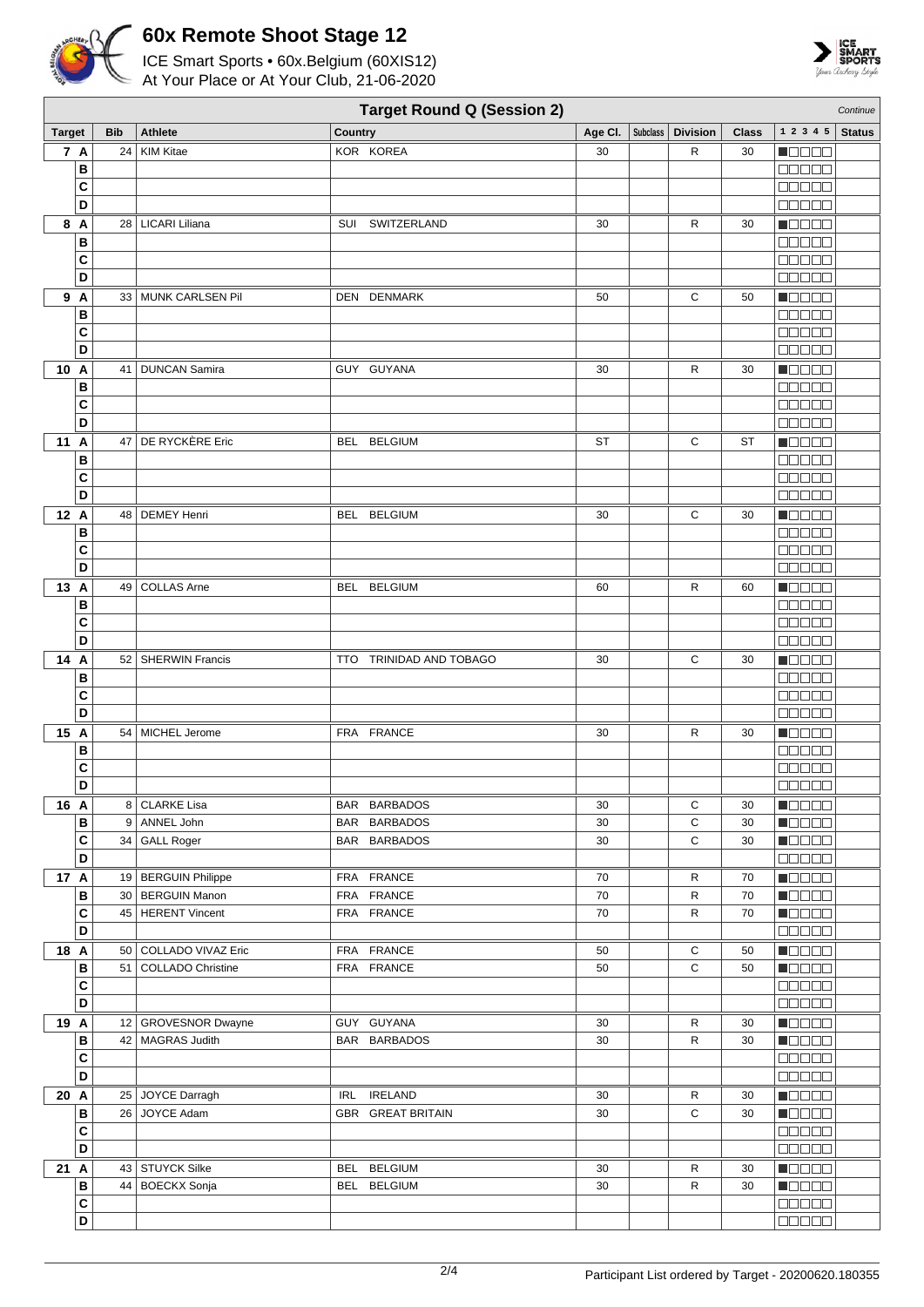



| <b>Target Round Q (Session 2)</b><br>Continue |                |                              |                                        |            |                                 |               |                 |                               |              |                            |               |
|-----------------------------------------------|----------------|------------------------------|----------------------------------------|------------|---------------------------------|---------------|-----------------|-------------------------------|--------------|----------------------------|---------------|
| <b>Target</b>                                 |                | <b>Bib</b>                   | <b>Athlete</b>                         | Country    |                                 |               |                 | Age CI.   Subclass   Division | <b>Class</b> | 1 2 3 4 5                  | <b>Status</b> |
| <b>Target Round Q (Session 3)</b>             |                |                              |                                        |            |                                 |               |                 |                               |              |                            |               |
| <b>Target</b>                                 |                | <b>Bib</b>                   | <b>Athlete</b>                         | Country    |                                 | Age Cl.       | <b>Subclass</b> | <b>Division</b>               | <b>Class</b> | 1 2 3 4 5                  | <b>Status</b> |
| $\mathbf{1}$                                  | A              | 11                           | <b>DUNCAN Samira</b>                   |            | GUY GUYANA                      | 30            |                 | R                             | 30           | N OO O O                   |               |
|                                               | B              |                              |                                        |            |                                 |               |                 |                               |              | Maaa a                     |               |
|                                               | C              |                              |                                        |            |                                 |               |                 |                               |              | aaaaa                      |               |
|                                               | D              |                              |                                        |            |                                 |               |                 |                               |              | 00000                      |               |
|                                               | 2A             |                              | 14 POTTER Michaela                     | <b>IVB</b> | <b>BRITISH VIRGIN ISLANDS</b>   | 30            |                 | R                             | 30           | MOOO O<br><b>DOODO</b>     |               |
|                                               | В<br>C         |                              |                                        |            |                                 |               |                 |                               |              | <b>NODEL</b>               |               |
|                                               | D              |                              |                                        |            |                                 |               |                 |                               |              | <b>00000</b>               |               |
|                                               | 3A             |                              | 29 FRETT Javlyn                        | IVB        | <b>BRITISH VIRGIN ISLANDS</b>   | 30            |                 | R                             | 30           | <b>Magaa</b>               |               |
|                                               | B              |                              |                                        |            |                                 |               |                 |                               |              | <u>maaaa</u>               |               |
|                                               | C              |                              |                                        |            |                                 |               |                 |                               |              | 88888                      |               |
|                                               | D              |                              |                                        |            |                                 |               |                 |                               |              | 88888                      |               |
|                                               | 4 A            |                              | 36   IRVINE Russ                       |            | AUS AUSTRALIA                   | ST            |                 | С                             | ST           | n oo oo a<br><b>BBBBB</b>  |               |
|                                               | В<br>C         |                              |                                        |            |                                 |               |                 |                               |              | <b>BOBBO</b>               |               |
|                                               | D              |                              |                                        |            |                                 |               |                 |                               |              | <b>MARGE</b>               |               |
| 5                                             | $\overline{A}$ |                              | 37   CAMPBELL Chris                    | USA USA    |                                 | <b>ST</b>     |                 | C                             | ST           | <b>MODOO</b>               |               |
|                                               | B              |                              |                                        |            |                                 |               |                 |                               |              | aaaaa                      |               |
|                                               | C              |                              |                                        |            |                                 |               |                 |                               |              | Ma sa s                    |               |
|                                               | D              |                              |                                        |            |                                 |               |                 |                               |              | 88888                      |               |
|                                               | 6 A            | 40                           | <b>DEMEY Dominiek</b>                  |            | BEL BELGIUM                     | 30            |                 | С                             | 30           | n Els Els                  |               |
|                                               | B<br>C         |                              |                                        |            |                                 |               |                 |                               |              | MA NA U<br>00000           |               |
|                                               | D              |                              |                                        |            |                                 |               |                 |                               |              | 80000                      |               |
|                                               | 7 A            |                              | 46   SINGH Robert                      |            | GUY GUYANA                      | 30            |                 | R                             | 30           | MONDO                      |               |
|                                               | B              |                              | 56   MADRAY Umasankar                  |            | GUY GUYANA                      | 30            |                 | ${\sf R}$                     | 30           | N E E E E                  |               |
|                                               | C              |                              |                                        |            |                                 |               |                 |                               |              | <b>NNO DE</b>              |               |
|                                               | D              |                              |                                        |            |                                 |               |                 |                               |              | 00000                      |               |
|                                               | 8 A            | 21                           | <b>WALTH Janice</b>                    | USA USA    |                                 | P             |                 | C                             | P            | Maaaa                      |               |
|                                               | В<br>C         | 22                           | <b>WALTH Courtney</b>                  | USA USA    |                                 | ST            |                 | $\mathsf R$                   | <b>ST</b>    | Manaa<br><b>00000</b>      |               |
|                                               | D              |                              |                                        |            |                                 |               |                 |                               |              | <b>ROBOT</b>               |               |
|                                               |                |                              |                                        |            |                                 |               |                 |                               |              |                            |               |
|                                               |                |                              |                                        |            | <b>Field Rounds (Session 4)</b> |               |                 |                               |              |                            |               |
| <b>Target</b>                                 |                | <b>Bib</b>                   | Athlete                                | Country    |                                 | Age Cl.       | Subclass        | <b>Division</b>               | <b>Class</b> | 1 2 3 4 5                  | <b>Status</b> |
|                                               | 1 A<br>B       | 15                           | <b>JANSSENS Niels</b>                  |            | BEL BELGIUM                     | F             |                 | С                             | F            | MOO OO<br>00000            |               |
|                                               | C              |                              |                                        |            |                                 |               |                 |                               |              | 00000                      |               |
|                                               | D              |                              |                                        |            |                                 |               |                 |                               |              | 88888                      |               |
|                                               | 2A             |                              | 18   GAUTHE Christine                  |            | FRA FRANCE                      | F             |                 | В                             | F            | Maaaa                      |               |
|                                               | В              |                              |                                        |            |                                 |               |                 |                               |              | <b>BOBBB</b>               |               |
|                                               | C              |                              |                                        |            |                                 |               |                 |                               |              | 00000                      |               |
|                                               | D<br>3A        |                              | 55 CREUZET Timothée                    |            | FRA FRANCE                      | F             |                 | R                             | F            | 00000<br>$\blacksquare$    |               |
|                                               | В              |                              |                                        |            |                                 |               |                 |                               |              | eeee                       |               |
|                                               | C              |                              |                                        |            |                                 |               |                 |                               |              | <b>REBEE</b>               |               |
|                                               | D              |                              |                                        |            |                                 |               |                 |                               |              | 00000                      |               |
|                                               |                |                              |                                        |            | 25m 3P (Session 5)              |               |                 |                               |              |                            |               |
| Country                                       |                |                              |                                        |            |                                 |               |                 |                               |              |                            |               |
| <b>Target</b>                                 | 1A             | <b>Bib</b><br>$\overline{2}$ | <b>Athlete</b><br>SAKTHIVEL Nikhil Raj |            | IND INDIA                       | Age CI.<br>25 | <b>Subclass</b> | <b>Division</b><br>C          | Class<br>25  | 1 2 3 4 5<br><b>Manaa</b>  | <b>Status</b> |
|                                               | в              |                              |                                        |            |                                 |               |                 |                               |              | 88888                      |               |
|                                               | C              |                              |                                        |            |                                 |               |                 |                               |              | 00000                      |               |
|                                               | D              |                              |                                        |            |                                 |               |                 |                               |              | 88888                      |               |
|                                               | 2A             |                              | 53   GEORGES-HAUGHTON Ritseeniyah      | IVB        | <b>BRITISH VIRGIN ISLANDS</b>   | 25            |                 | С                             | 25           | Maaaa                      |               |
|                                               | B              |                              |                                        |            |                                 |               |                 |                               |              | <b>BBBBB</b>               |               |
|                                               | C<br>D         |                              |                                        |            |                                 |               |                 |                               |              | $\Box \Box \Box \Box \Box$ |               |
|                                               |                |                              |                                        |            |                                 |               |                 |                               |              |                            |               |